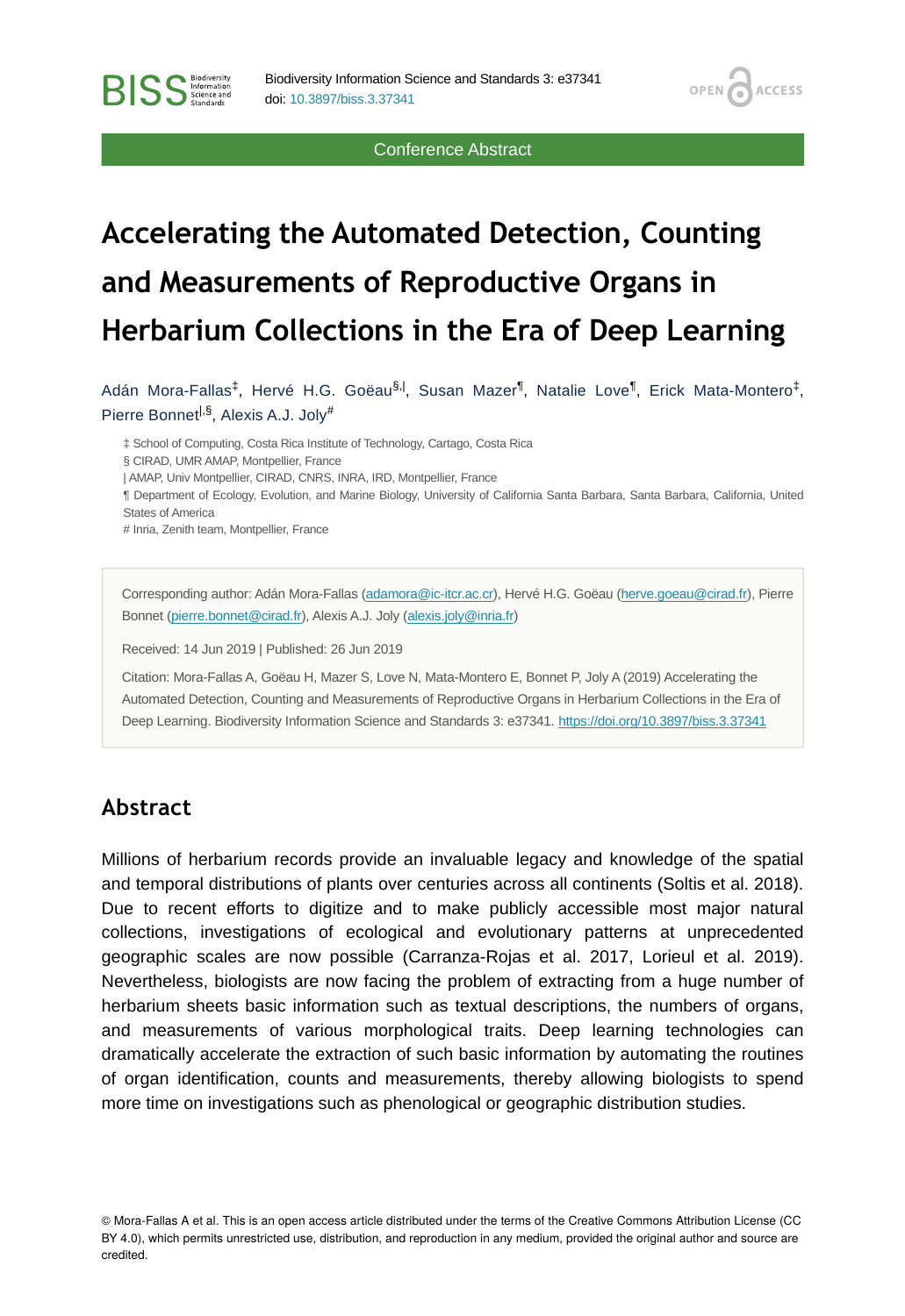Recent progress on instance segmentation demonstrated by the Mask-RCNN method is very promising in the context of herbarium sheets, in particular for detecting with high precision different organs of interest on each specimen, including leaves, flowers, and fruits. However, like any deep learning approach, this method requires a significant number of labeled examples with fairly detailed outlines of individual organs. Creating such a training dataset can be very time-consuming and may be discouraging for researchers. We propose in this work to integrate the Mask-RCNN approach within a global system enabling an active learning mechanism (Sener and Savarese 2018) in order to minimize the number of outlines of organs that researchers must manually annotate. The principle is to alternate cycles of manual annotations and training updates of the deep learning model and predictions on the entire collection to process. Then, the challenge of the active learning mechanism is to estimate automatically at each cycle which are the most useful objects that must be manually extracted in the next manual annotation cycle in order to learn, in as few cycles as possible, an accurate model.

We discuss experiments addressing the effectiveness, the limits and the time required of our approach for annotation, in the context of a phenological study of more than 10,000 reproductive organs (buds, flowers, fruits and immature fruits) of *Streptanthus tortuosus*, a species known to be highly variable in appearance and therefore very difficult to be processed by an instance segmentation deep learning model.

# **Keywords**

Herbarium collection, phenology, phenophase, deep learning, instance detection, active learning, visual annotation

### **Presenting author**

Hervé Goëau

### **Presented at**

Biodiversity\_Next 2019

# **References**

- Carranza-Rojas J, Goeau H, Bonnet P, Mata-Montero E, Joly A (2017) Going deeper in the automated identification of Herbarium specimens. BMC Evolutionary Biology 17: 181. <https://doi.org/10.1186/s12862-017-1014-z>
- Lorieul T, Pearson KD, Ellwood ER, Goëau H, Molino J‐F, Sweeney PW, Yost JM, Sachs J, Mata‐Montero E, Nelson G, Soltis PS, Bonnet P, Joly A (2019) Toward a large‐scale and